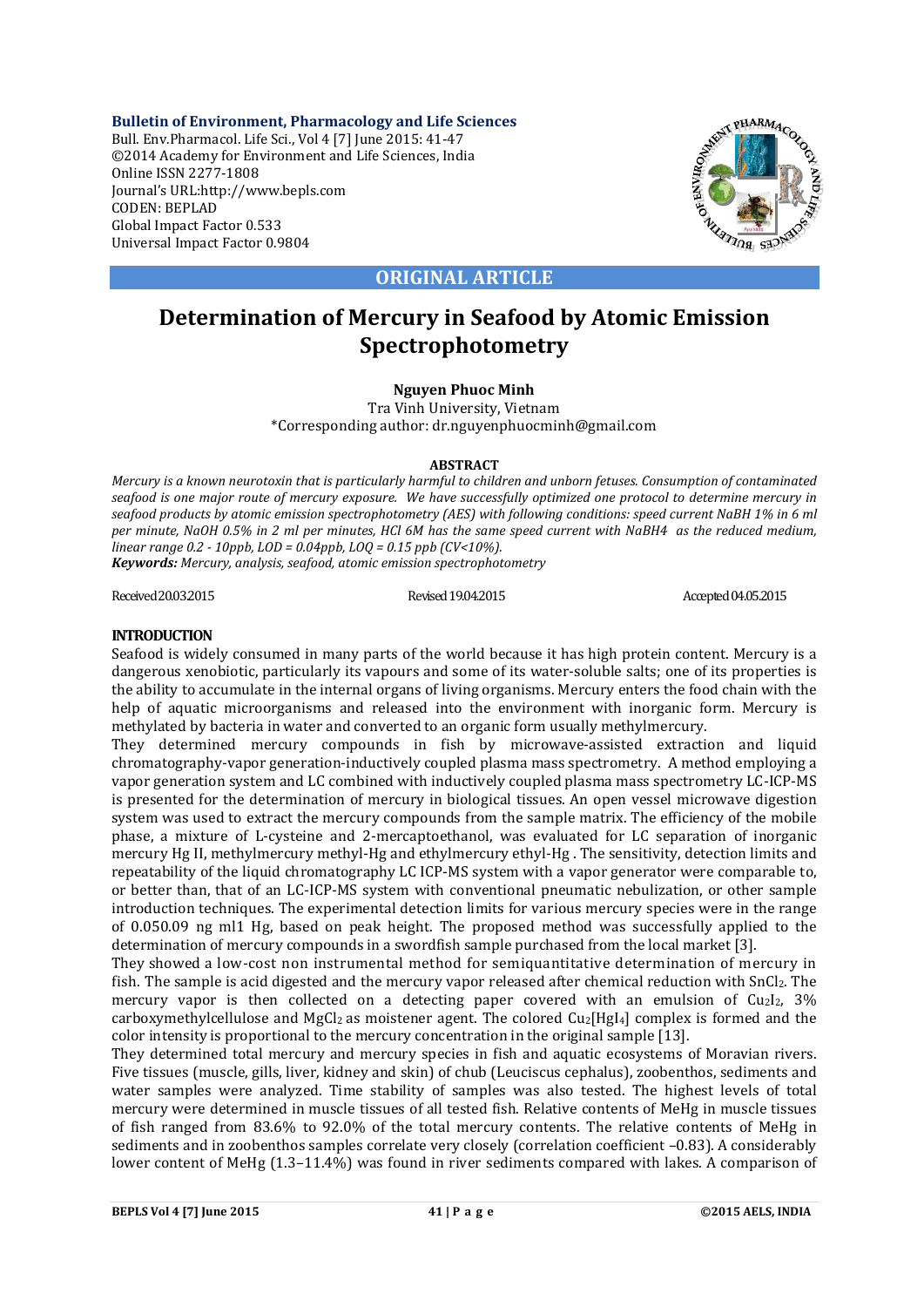observed sampling sites (Vladislav, Hrubsice) proved the adverse effect of industrial contamination on the water ecosystem of lihlava River and incomplete removal of mercury species in a sewage station [6].

They determined mercury levels in edible tissues of various fish samples from Dam Lake. The fish samples were obtained from fishermen. Hg levels ranged from 0.03 to 0.18  $\mu$ g/g dry weight in carp samples and from  $0.16$  to  $0.38 \mu g/g$  dry weight [8].

They described the validation of CV-AAS for determining the total mercury content in biological samples (whole fish, cormorant tissues). The development and optimization of the procedure is outlined, and the main objective of this study was to calculate its validation parameters. The selectivity of the method was documented; linearity  $(r>0.993)$  ranged from 0.29 to 100 ng of total mercury per sample mass. For a total Hg content of 80-1,000 ng, a polynomial calibration curve derived directly the Lambert-Beer law was used. The method showed good recoveries (average 98.0%) and a relative standard deviation for repeatability of  $\lt 10\%$ . The limit of detection was calculated at 0.096 ng of total Hg per sample mass [10].

They determined lead, cadmium and mercury in surrounding water and organs of some species of fish from Ikpoba river in Benin city, Nigeria. The mean concentration of some heavy metals (lead, cadmium and mercury) in the muscles and the organs of some common species of fish: Metacembelus Iconnbergii, Clarias lazera, Citarinus citharus, Tilapia zilli and Erpetoichithy were investigated using atomic absorption spectrophotometric method. The mean concentrations of lead in the muscle, kidney and liver were in the ranges of  $0.00 - 0.004$  mg/kg,  $0.010 - 0.015$  mg/kg, and  $0.004 - 0.010$  mg/kg respectively, while that of the surrounding waters were between and  $0.001 - 0.005$  mg/kg. Cadmium concentrations were in the range of  $0.001 - 0.002$  mg/kg in the muscles,  $0.004 - 0.006$  mg/kg in the kidney and  $0.002 - 0.004$  mg/kg in the liver while that of the surrounding water was  $0.001$  mg/kg. The levels of mercury were  $0.001 0.002$  mg/kg in the muscle,  $0.004 - 0.006$  mg/kg in the kidney,  $0.002 - 0.004$  mg/kg in the liver and  $0.001$  $-0.002$  mg/kg in the surrounding waters [5].

They studied the electrochemical behavior of such an electrode and the working parameters for mercury determination by chronopotentiometric stripping analysis. Detection limit was  $0.30 \text{ µg Hg/L}$  and determination limit was 1.0  $\mu$ g Hg/L for a deposition time of 600 s. Using the developed working electrodes it was possible to determine the total mercury in fish samples. A method for fish sample digestion was developed by using a mixture of fuming nitric acid and both concentrated sulfuric and hydrochloric acids. The recovery degree for a known amount of mercury introduced in the sample before digestion was  $95.3\%$  (n=4) [7].

They determined mercury in canned tuna fish produced and distributed in Iran after digestion by the standard methods of AOAC. Mercury contents in fish and canned tuna fish were determined by cold vapor atomic absorption spectrophotometer. The metal content, expressed in  $mg/kg$  wet weight for mercury varied from  $0.017$  to  $0.394$  (average of  $0.089$ ) and  $0.023$  to  $0.529$  (average of  $0.146$ ) in fish and canned tuna fish, respectively. The values were comparable and in the range of with the literature valves. The results of this study indicate that fish and tuna fish of produced and marketed in Iran have concentrations well below the standards FAO/WHO levels of these toxic metals and only one tuna samples exceeded the European dietary limit of 0.5 mg Hg/kg [4].

They measured the levels of total mercury and methyl mercury were measured in 40 tuna cans prepared from Persian Gulf tuna, in Tehran, Iran. The total mercury and methyl mercury concentrations were determined with a GBC 906 AA flame atomic absorption spectrometer (FAAS) and a Thermo gas chromatograph-mass spectrometer (GC-MS), respectively. The results showed that the means of total mercury and methyl mercury content of white and light style tuna were 280.48, 142.75, 229.05 and 113.37ppb, respectively [11].

They determined mercury speciation in fish tissue with a direct mercury analyser. The method was validated by analysis of a certified reference material (DOLT-4 dogfish liver) and naturally contaminated fish tissues with comparison to an established Hg speciation method (gas chromatography cold vapor atomic fluorescence spectrometry). Recovery of organic Hg from DOLT-4, estimated by difference, averaged  $99\pm5\%$  of the mean certified value for methylmercury. In most liver samples and all muscle samples, estimates of organic Hg from the proposed method were indiscernible from direct speciation measurements of methylmercury  $(99% \pm 6\%)$ . Estimation of organic Hg by the difference between total Hg and inorganic Hg was less accurate in liver samples with a high percentage of inorganic Hg (90%). This was because of the increased uncertainty that results from estimating a third value (i.e., organic Hg) by using the difference between two large concentrations (inorganic and total Hg). The proposed method is a useful tool for examining the speciation of Hg in fish muscle and liver, and by extension, potentially other tissues and environmental media [1].

They proposed a method of adapting an existing flame atomic absorbance spectrometer for this technique with little additional cost, thus allowing students to learn about this important technique. Students measured mercury concentrations in swordfish and tuna purchased at a local supermarket [2].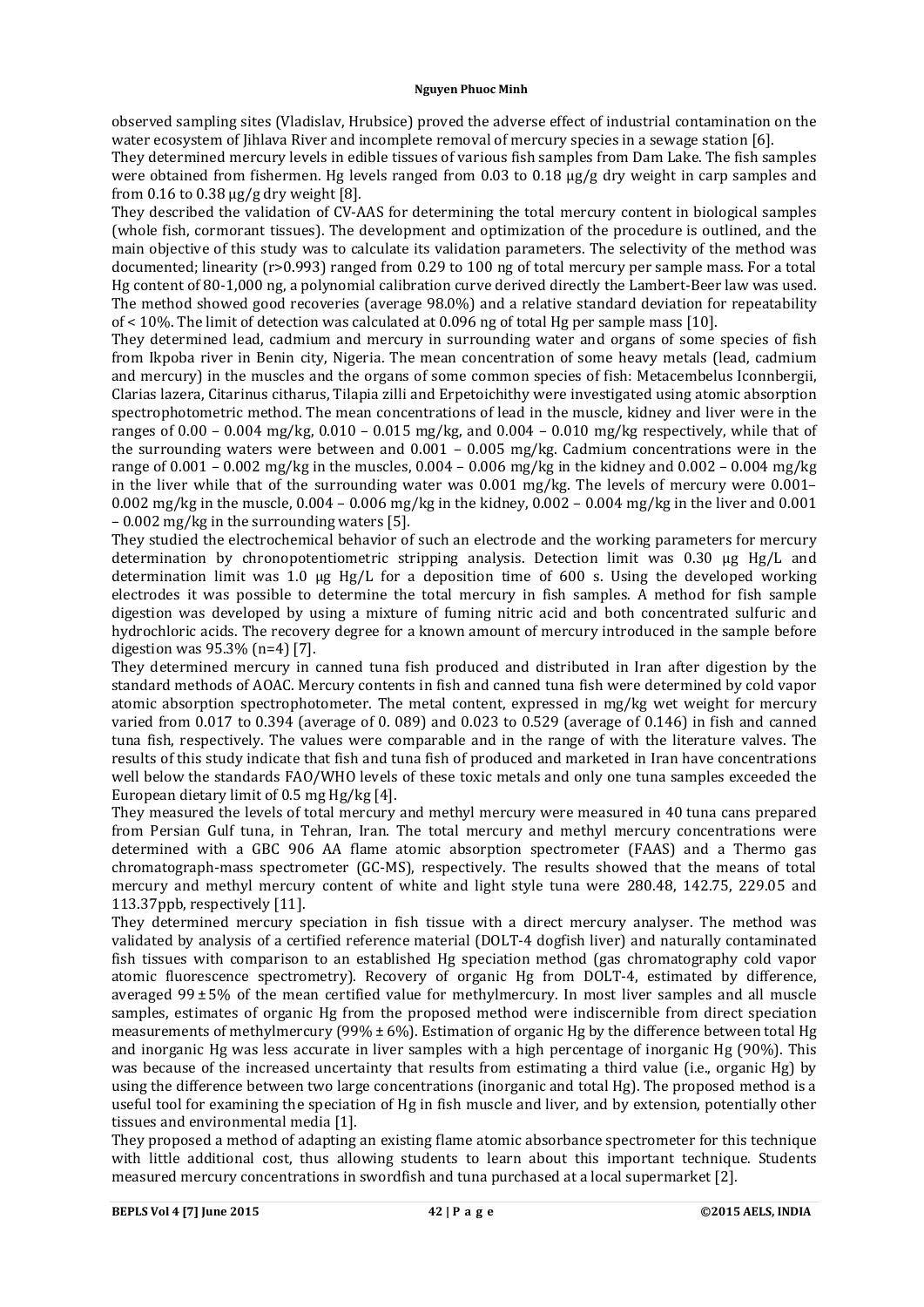They determined heavy metals (Pb, Cd, As and Hg) in Black Sea grey mullet (*Mugil cephalus*). The fish samples were collected from two different Black sea areas - Varna Lake and Nesebar. The sample preparation was performed by acid microwave digestion with, Multiwave "system in five stages program. Determination of As, Cd, and Pb were carried out on a Perkin Elmer Zeeman 3030 spectrometer with an HGA-600 atomizer, whereas Hg was analyzed by Milestone Direct Mercury Analyzer. Detected levels of As in the studied regions gives exceed those of other analyzed elements. The samples from both regions showed the higher levels of As in edible tissue than gills, especially from Region of Nesebar  $(1.1 \text{ mg/kg})$ w.w.). The results for other heavy metals are several times lower than arsenic and were found in range  $0.01-0.12$  mg/kg w.w. All studied elements (except As) presented higher amounts from Varna Lake grey mullet compared with Neserbar region samples [12].

They developed a simple, rapid and sensitive method for the determination of mercury concentrations in the muscle tissue of fish from the Brazilian Amazon using graphite furnace atomic absorption spectrometry (GFAAS) following acid mineralization of the samples in an ultrasonic cold water bath. Using copper nitrate as a chemical modifier in solution and sodium tungstate as permanent modifier, we were able to attain thermal stabilization of the mercury up to the atomisation temperature of  $1600 °C$  in the GFAAS assay. The calculated limits of detection (LOD) and quantification (LOQ) were 0.014 and 0.047 mg kg<sup>-1</sup>, respectively [9].

The main purpose of our research is to investigate optimal condition for determination of mercury in seafood products by applying the atomic emission spectrophotometry so that a reliable, efficient, sensitive and accurate protocol can be approached.

# **MATERIAL & METHOD**

### **Material & equipment**

Shrimp and Pangasius products are collected in Mekong River Delta. The atomic emission spectrophotometry is utilized from Shimadzhu, Japan.

## **Research method**

- *Optimize conditions for determine mercury in AES*
- *Effect of some reduced agents to the determination*
- *Effect of reduced medium to the determination*
- *Linear range of the regression equation*
- *Application for mercury determination in real seafood products*

### **Statistical analysis**

All data are processeed by Excell.

# **RESULT & DISCUSSION**

### **Effect of the operating parameter in AES**

The peak current is measured at 193.7nm which is specific for mercury. So we choose thi signal for investigation. The speed current appears in the cathode lamp at the current speed 60-85% to maintain the reliability and repeatable of the measurement.

| Table 1. Encer of the specu carrent from to the emission acquee |        |        |        |  |  |  |  |
|-----------------------------------------------------------------|--------|--------|--------|--|--|--|--|
| I. mA                                                           |        |        |        |  |  |  |  |
| <b>Emission degreee</b>                                         | J.1307 | 0.1278 | 0.1252 |  |  |  |  |
| <b>RSD</b> (%)                                                  | 6.08   | 2.47   | 2.02   |  |  |  |  |

# **Table 1. Effect of the speed current HCl to the emission degree**

From the above atble, we decide to choose the speed current 7mA to get the best signal. *Height of the atomic emission* 

To investigate the effect of height of the atomic emission to the emission degree, we examine the height 12 – 20mm. Our observation shows that 16 mm is appropriate for further experiment. Among different gases experimented, we see  $C_2H_2$  at 1.8L per minute has the best emission signal.

**Effect of the reduced agent and medium**

# *Concentration and kind of acid medium*

# **Table 2. Effect of H+ concentration to emission degree of mercury**

| $\textsf{C}_{\textsf{H}}^{\textsf{+}}, \textsf{M}$ |           | 4      |        |        |        | $10\,$ |
|----------------------------------------------------|-----------|--------|--------|--------|--------|--------|
| <b>Emission degree</b>                             | 1089<br>0 | 0.1225 | 0.1263 | 0.1275 | 0.1294 |        |
| RSD(%)                                             | 4         | 2.57   | 3.40   | 2.15   | 2.24   | 3.51   |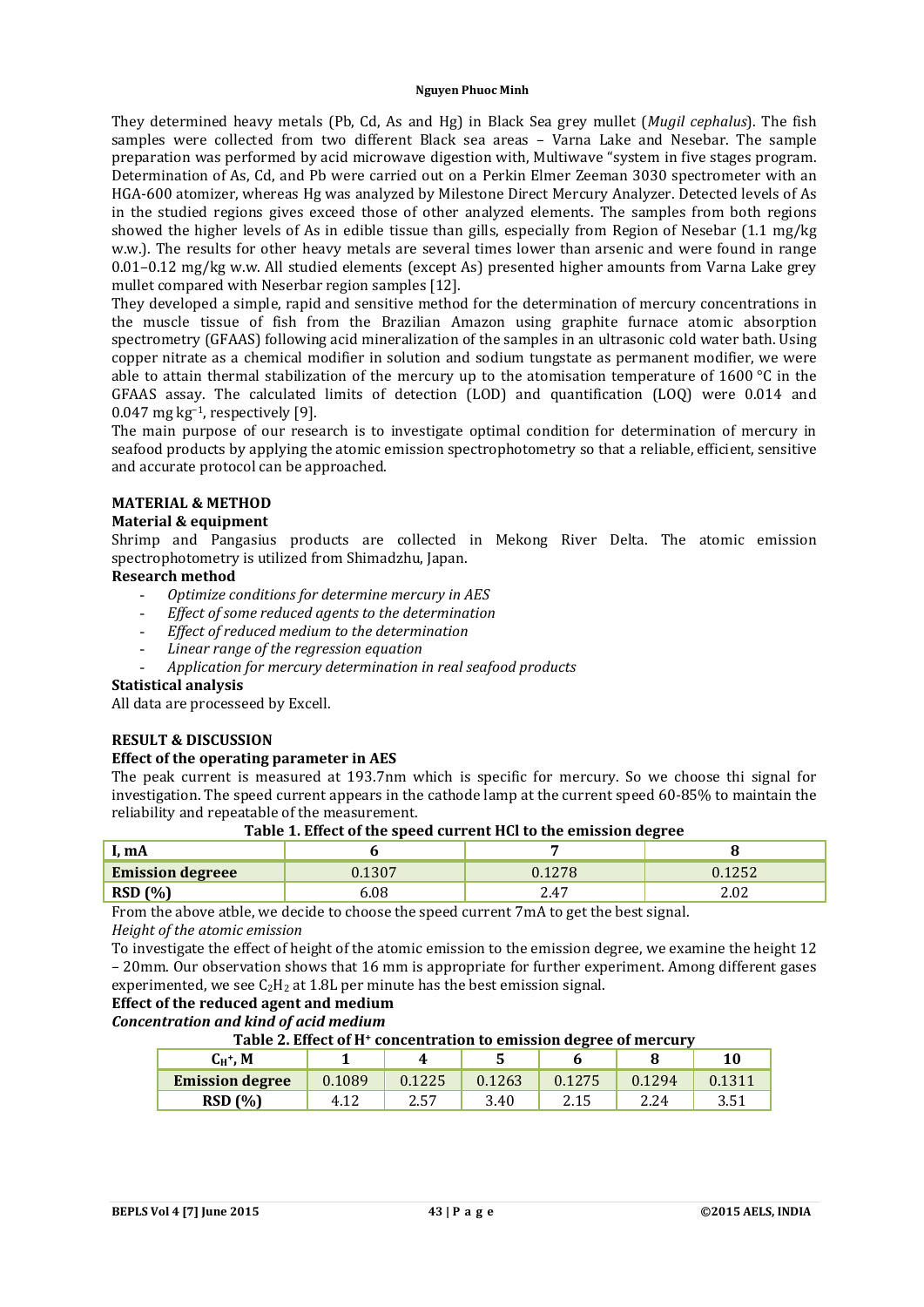

**Figure 1. Effect of H+ concentration of acid medium to emission degree of mercury** At the  $H^+$  6M, we see the best peak current so we choose this value for further experiments.



| Table 5. Effect of acid incurant to emission degree of mercury |        |                                   |                     |              |  |  |  |
|----------------------------------------------------------------|--------|-----------------------------------|---------------------|--------------|--|--|--|
| <b>Solution</b>                                                | HCl 6M | H <sub>2</sub> SO <sub>4</sub> 3M | HNO <sub>3</sub> 6M | $H_3PO_4$ 6M |  |  |  |
| <b>Emission degree</b>                                         | 0.1281 | 0.1257                            | 0.0713              | 0.1071       |  |  |  |
| RSD(%)                                                         | 1.14   | 2.37                              | 4.05                | 1.22         |  |  |  |
| % Emission                                                     | 100    | 98                                | 56                  | 84           |  |  |  |

So we choose HCl 6M as the reduced medium during the mercury analysis. *Effect of concentration and injection speed of NaBH4 to analysis* 

**Table 4. Effect of the NaBH4 concentration to the emission degree**



 $C_{NabH}$ , % in NaOH 0,5%

**Figure 2. Effect of the NaBH4 concentration to the emission degree** *Effect of the speed current NaBH4 to the reduced emission current*<br>Table E. Effect of the speed current NaBH4 to the red **Table 5. Effect of the speed current NaBH4 to the reduced emission current**

| Table 5. Effect of the speed current NaBH4 to the reduced emission current |        |        |        |        |        |        |  |
|----------------------------------------------------------------------------|--------|--------|--------|--------|--------|--------|--|
| Speed current, ml/minutes                                                  |        |        |        | 2.5    |        | 3.5    |  |
| <b>Emission degree</b>                                                     | 0.1121 | 0.1254 | 0.1268 | 0.1271 | 0.1262 | 0.1241 |  |
| RSD(%)                                                                     |        | 4.4    |        |        |        |        |  |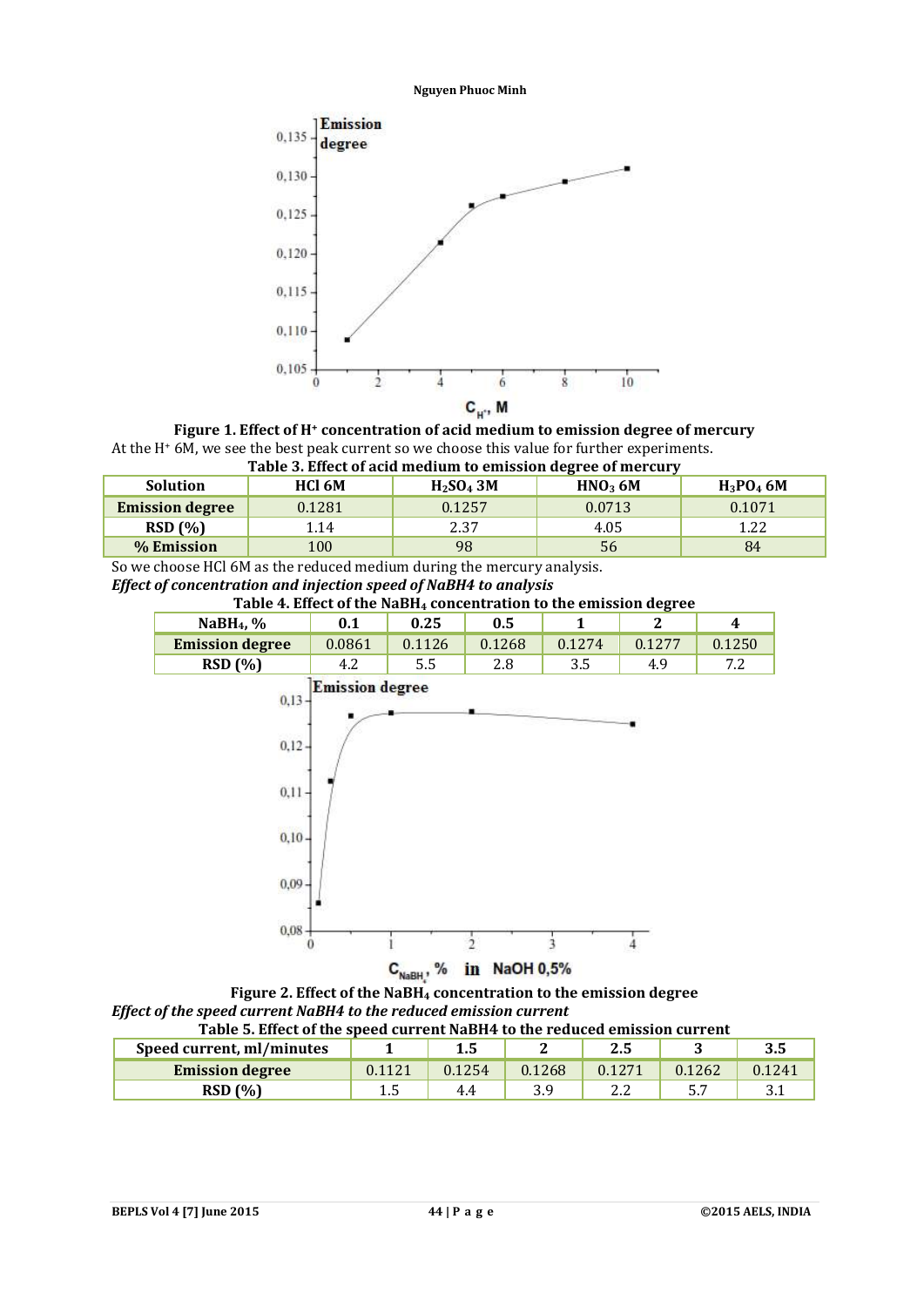



We see the speed current NaBH<sub>4</sub> 2 – 2.5ml/minute show the stable signal so we choose this value for further experiments.

# *Effect of the speed current to the emission measurement*





**Figure 4. Effect of the speed current to the emission measurement**

From above result, we see the speed current 7 ml/ minutes having the best measurement with high sensitivity and reliability.

**Linear range and the calibration curve**

**Table 7. Emission degree of the measurement**

| Tuble 71 minisolon ucgree of the incubin ement |       |        |        |        |        |        |        |
|------------------------------------------------|-------|--------|--------|--------|--------|--------|--------|
| Mercury, ppb                                   |       | 0.2    | 0.5    |        |        |        | Д,     |
| <b>Emission</b>                                |       | 0.0072 | 0.0171 | 0.0334 | 0.0655 | 0.0952 | 0.1281 |
| Mercury, ppb                                   |       |        |        |        |        |        | 18     |
| <b>Emission</b>                                | 0.162 | 0.2341 | 0.2571 | 0.315  | 0.3542 | 0.3841 | 0.4102 |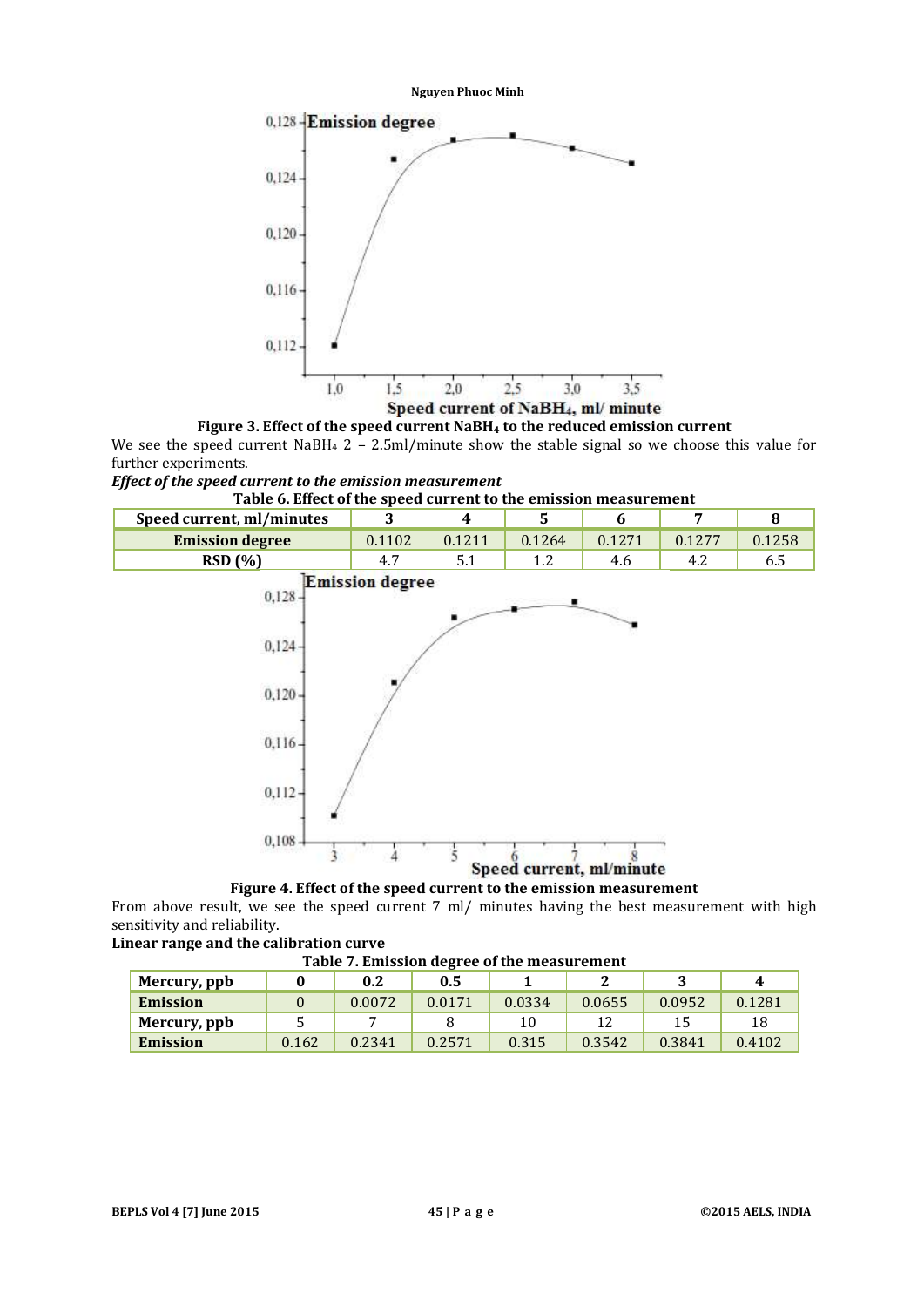

**Figure 6. Calibration cureve of the measurement** Limit of detection  $\text{LOD} = 0.04(\text{ppb})$ ; limit of quantification:  $\text{LOQ} = 0.15(\text{ppb})$ 

### **Application for mercury determination in real seafood products**

We conduct 20 shrimp and 20 *Pangasius* samples collected in Mekong River Delta to survey the residual situation of mercury. Our results show that the residue of this heavy metal is inacceptable limit.

### **CONCLUSION**

Mercury (Hg) is one of the most important pollutants both because of its effect on marine organisms and because it is potentially hazardous for humans. The toxicology and environmental behavior of Hg are complex since its toxicity, mobility, and bioaccumulation depend on its chemical form. So it's very necessary to find out a reliable scientific testing to determine this heavy metal in seafood product. This research can be considered for real application in seafood processing factory.

#### **REFERENCES**

- 1. Benjamin D. Barst, Chad R. Hammerschmidt Matthew M. Chumchal, Derek C.G. Muir, James D. Smith, Aaron P. Roberts, Thomas R. Rainwater and Paul E. Drevnick. (2013).Determination of mercury speciation in fish tissue with a direct mercury analyser. *Environmental Toxicology and Chemistry* 32, 1237-1241.
- 2. Brian K. Niece and James F. Hauri. (2013). Determination of mercury in fish: a low-cost implementation of coldvapor atomic absorbance for the undergraduate environmental chemistry laboratory. *J. Chem. Educ.*, 90, 487-489.
- 3. Chwei-Sheng Chiou, Shiuh-Jen Jiang, K. Suresh Kumar Danadurai. Determination of mercury compounds in fish by microwave-assisted extraction and liquid chromatography-vapor generation-inductively coupled plasma mass spectrometry. Spectrochimica Acta Part B 2001, 56, 1133 -1142.
- 4. Ebrahim Rahimi and Asma Behzadnia. (2011). Determination of mercury in fish (*Otollithes ruber*) and canned tuna fish in Khuzestan and Shiraz, Iran. *World Applied Sciences Journal*, 15, 1553-1556.
- 5. Ekpo, K. E., Asia, I. O., Amayo, K. O. and Jegede, D. A. (2008). Determination of lead, cadmium and mercury in surrounding water and organs of some species of fish from Ikpoba river in Benin city, Nigeria. *International Journal of Physical Sciences* 3, 289-292.
- 6. P. Houserova, V. Kuban, P. Spurny, P. Habarta. (2006). Determination of total mercury and mercury species in fish and aquatic ecosystems of Moravian rivers. *Veterinarni Medicina*, 51, 101-110.
- 7. Maria-Cristina Radulescu and Andrei Florin Danet. (2008). Mercury determination in fish samples by chronopotentiometric stripping analysis using gold electrodes prepared from recordable CDs. *Sensors*, 8, 7157-7171.